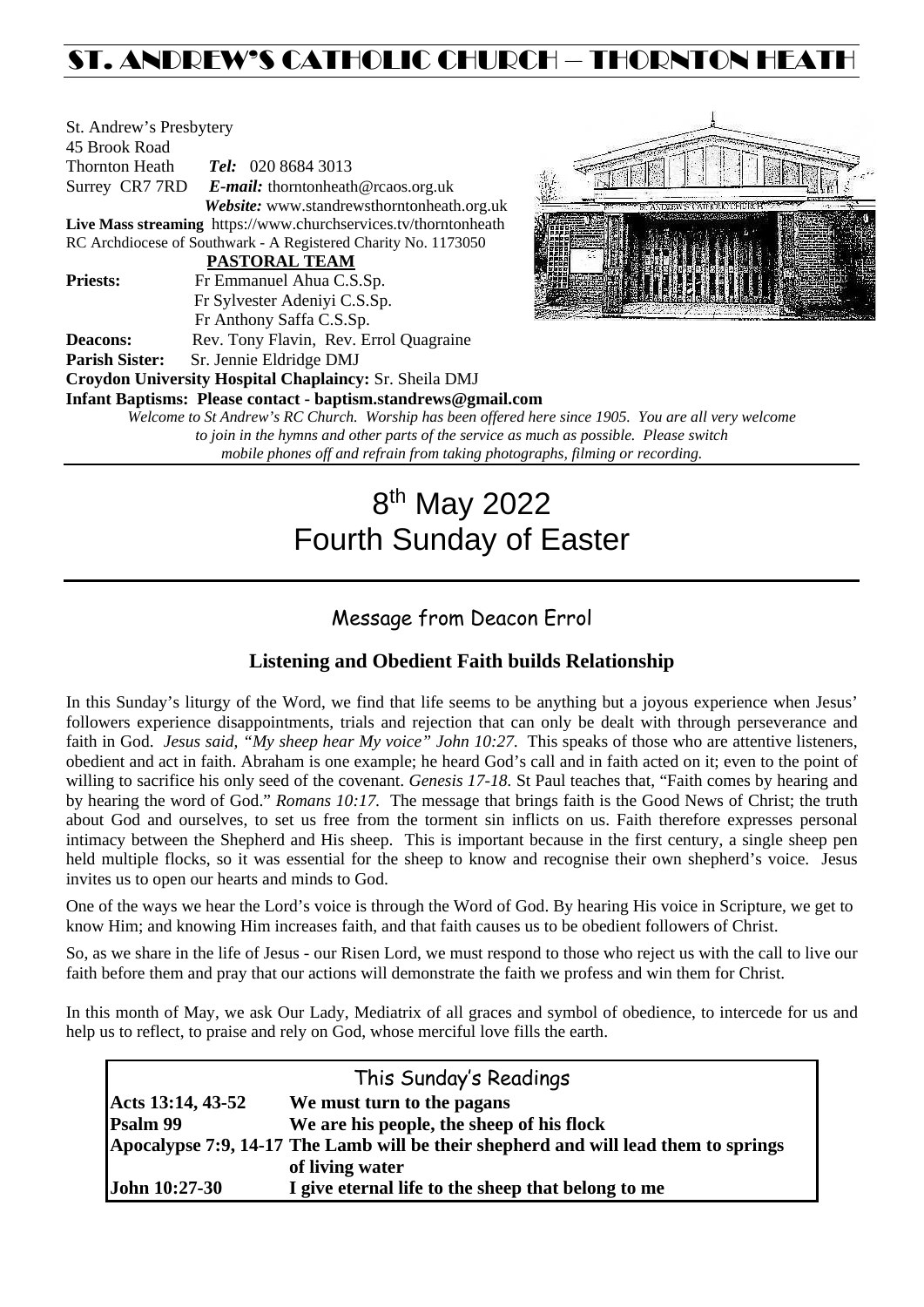### Diary for the Week

| UNIY JUI IIIE WEEN               |                    |                                        |                                        |  |  |  |
|----------------------------------|--------------------|----------------------------------------|----------------------------------------|--|--|--|
| Sunday $8^{th}$ May              |                    | 6.00pm (Saturday) First Mass of Sunday | <b>Anthony Conway RIP</b>              |  |  |  |
| $4^{th}$ Sunday of Easter        | 9.30am             | <b>Mass</b>                            | Paul Etuka RIP                         |  |  |  |
|                                  | 11.30am            | Mass                                   | Deceased Members Ritchie &             |  |  |  |
|                                  | 4.00pm             | <b>Confirmation Session</b>            | Hampshire Families RIP                 |  |  |  |
|                                  | 6.00 <sub>pm</sub> | Mass                                   | For the people of the parish           |  |  |  |
|                                  | $7.00 - 9.00$ pm   | <b>Charismatic Prayer Group</b>        |                                        |  |  |  |
| Monday 9th May                   | 7.30am             | <b>Mass</b>                            | Anto Benedict - Anniversary            |  |  |  |
|                                  | 10.00am            | Mass                                   | Victoria & Vincent Athayde RIP         |  |  |  |
|                                  | $7.00 - 9.00$ pm   | <b>Parish Surgery</b>                  |                                        |  |  |  |
| Tuesday 10 <sup>th</sup> May     | 7.30am             | Mass                                   | Deceased Members Ritchie &             |  |  |  |
|                                  |                    |                                        | <b>Hampshire Families RIP</b>          |  |  |  |
|                                  | 10.00am            | <b>Mass</b>                            | Diego Paes RIP Anniv & Lily Paes       |  |  |  |
|                                  | 7.45pm             | <b>RCIA</b>                            | <b>RIP Birthday</b>                    |  |  |  |
| Wednesday 11 <sup>th</sup> May   | 7.30am             | Mass                                   | Robert Rutledge RIP Anniv              |  |  |  |
|                                  | 10.00am            | Mass                                   | <b>Anthony Conway RIP</b>              |  |  |  |
|                                  | 7.30pm             | <b>Legion of Mary (Church</b>          |                                        |  |  |  |
|                                  |                    | Annex)                                 |                                        |  |  |  |
| Thursday $12^{th}$ May           | 7.30am             | Mass                                   | Jacintha & Darryl D'Cruz - Anniv       |  |  |  |
|                                  |                    |                                        | Thanksgiving                           |  |  |  |
|                                  | 10.00am            | Mass                                   | Paul Etuka RIP                         |  |  |  |
| Friday 13 <sup>th</sup> May      | 7.30am             | <b>Mass</b>                            | <b>Bernie Gannon RIP</b>               |  |  |  |
|                                  | 10.00am            | Mass                                   | Elissa Maria-Rosa Fernandes RIP Anniv  |  |  |  |
|                                  | $10.30 - 12$ noon  | <b>Adoration</b>                       |                                        |  |  |  |
|                                  | 6.30pm             | <b>Brownies/Guides (hall)</b>          |                                        |  |  |  |
| Saturday 14th May                | 9.30am             | <b>Mass</b>                            | Jude Martin Etuka - Special Intentions |  |  |  |
|                                  | 9.50am             | <b>First Holy Communions</b>           |                                        |  |  |  |
|                                  | $10.00 - 10.30$ am | <b>Confessions</b>                     |                                        |  |  |  |
|                                  | $5.00 - 5.30$ pm   | <b>Confessions</b>                     |                                        |  |  |  |
|                                  | 6.00 <sub>pm</sub> | <b>First Mass of Sunday</b>            | Gail & Stafford Henderson - Anniv      |  |  |  |
|                                  |                    |                                        | Thanksgiving                           |  |  |  |
| Sunday 15 <sup>th</sup> May      | 9.30am             | Mass                                   | Mr & Mrs Charles Nkamuo & Family -     |  |  |  |
| 5 <sup>th</sup> Sunday of Easter |                    |                                        | Thanksgiving                           |  |  |  |
|                                  | 11.30am            | Mass                                   | <b>Anthony Conway RIP</b>              |  |  |  |
|                                  | 6.00 <sub>pm</sub> | Mass                                   | For the people of the parish           |  |  |  |
|                                  | $7.00 - 9.00$ pm   | <b>Charismatic Prayer Group</b>        |                                        |  |  |  |

Church cleaners: this week: Sancho's Dusters, next week: St Jude's Group

## St. Andrew's Parish Notices

#### **FACEMASKS**

Please can we ask you to continue to use a face covering if you are able to and to use the hand sanitiser when entering Church.

#### **SECOND COLLECTION**

There will be second collection this Sunday 8th May for the Priests Training Fund. This collection helps to meet the costs of training students for the permanent diaconate and students for the priesthood. It also supports certain forms of ongoing formation of the clergy.

The priesthood has always been essential to the life of the Church, from the time of Jesus until today. Good Shepherd Sunday is the day we pray for vocations, for our priests, and take up the Priest Training Fund second collection. This fund pays for the formation of men to become priests in our Archdiocese. After their ordination, our priests dedicate their lives to serving Christ and His people in our parishes, hospitals, schools, chaplaincies, prisons and in service to the needy, throughout South London, Kent and Surrey. We are blessed to have 6 men in formation to the Priesthood for our Archdiocese. However, it costs £30,000 a year to sponsor each seminarian. They study for 6 years before being ordained a Catholic priest.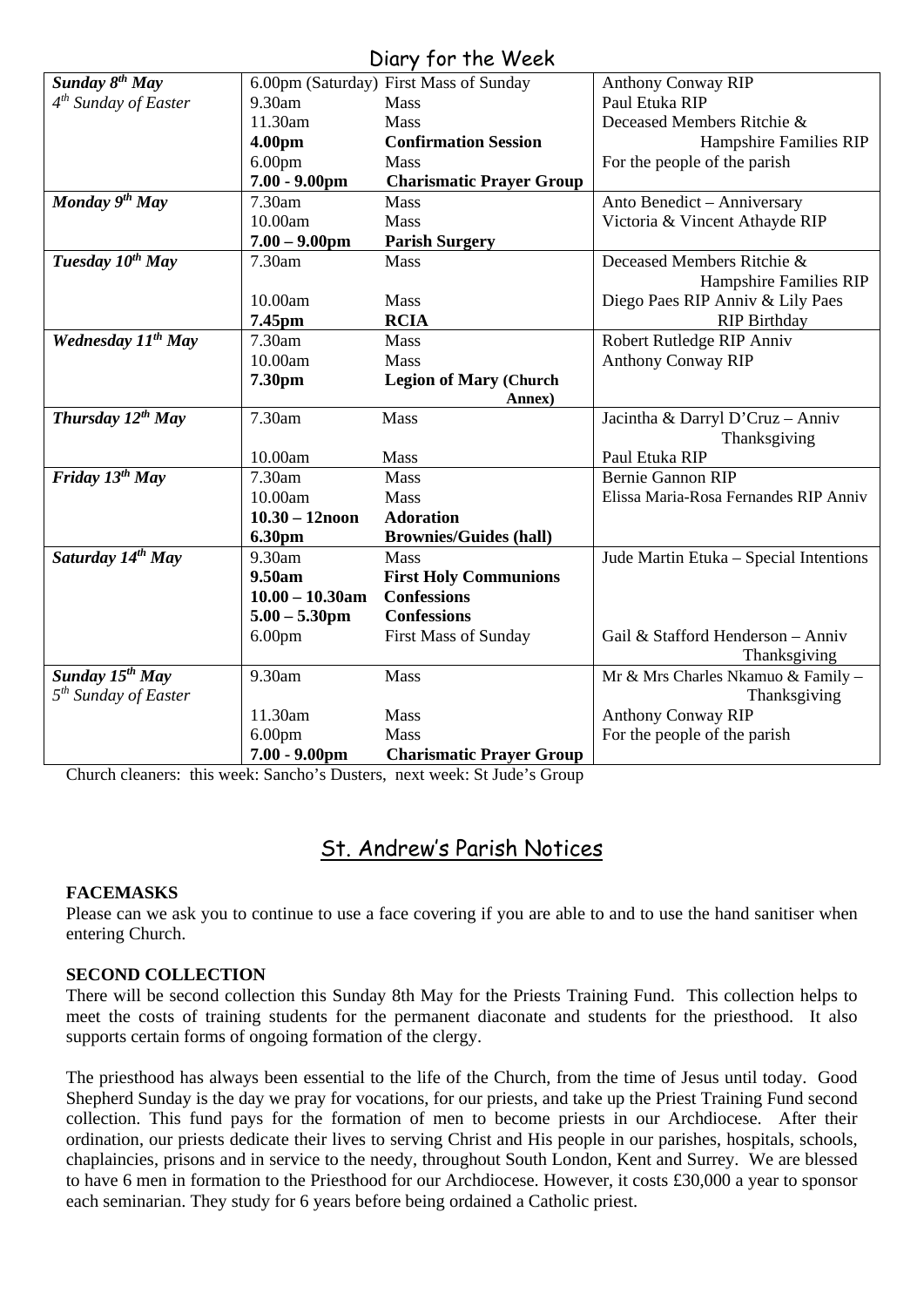We therefore rely on your generous support and prayers. Please support our priests of the future with a gift today by using the Priest Training Fund envelopes. Thank you!

#### **GOOD FRIDAY CAFOD LUNCH**

Thank you to everyone who generously supported the CAFOD lunch on Good Friday. It was great to be back after the two year break and good to see so many people giving their support to those who are in such great need in our world. Sincere thanks to those who provided the delicious soup and lunch foods which enabled us to send the total amount collected direct to CAFOD - which amounted to £224.92p. Thank you again.

#### **ST DAMIEN'S GROUP**

The St Damien's group which was set up during the pandemic to do shopping for those unable to get out because they were isolating is still available to anyone who is a parishioner and needs help because they are unable to get out due to sickness. If anyone knows of someone who has become acutely ill and needs a helping hand with shopping, for a few weeks whilst they return to health, please do not hesitate to call Jane Ritchie 07999 693052.

#### **SUNDAY COFFEE MORNINGS**

We have resumed our Sunday coffee morning in the hall after the 9.30am Mass so please do join us for a cup or two of tea/coffee.

#### **CHILDREN'S LITURGY**

This will re-start shortly for the 9.30am Mass. This will be for children ages 3 – 8years old. Parents with younger children can come along too but will need to stay with their children. We still *urgently* need parent/carer volunteers to help. Please contact Fr Emmanuel if you can help, thank you.

#### **ADORATION**

Please come in and spend some time in the presence of Our Lord in the Blessed Sacrament for Adoration every Friday from 10.30am – 12noon.

#### **THE ROSARY GROUP**

The Rosary is prayed each weekday after the 10am Mass (and Saturday 9.30am). All are welcome to join however long you can stay.

#### **GIFT AID ENVELOPES 2022/23**

Please collect your boxes which have been placed on the shelf to the right of the font. There are still some boxes left so please come forward to collect your box.

#### **PARISH SURGERY**

We have re-started our parish surgery on Monday evenings from  $7.00 - 9.00$ pm, term-time only. Please come along if you need to see a member of the Clergy.

#### **REPOSITORY**

The Repository will be open after the 9.30am and 11.30am Masses on Sunday.

#### **FREE HEALTH CHECK EVENT ON FRIDAY 13TH MAY**

We have agreed with The Croydon BME (Black and Mixed Ethnic) Forum who are working in partnership with the Asian Resources Centre Croydon and NHS partners (South West London Clinical Commissioning Group) to provide free Health Checks for Croydon people with a strong focus on the North of the Borough.

Croydon has seen an increase of health conditions amongst the Black Asian and Minority Ethnic (BAME) adult population, such as high blood pressure, Type 2 Diabetes, and respiratory illnesses. Their mission is to share important health and wellbeing information with Croydon residents by providing free health checks within the BAME communities, specifically Black, and South Asian ethnic minorities.

The Group are keen to involve all communities to collaborate with the BME Forum and we have agreed for this session to be held here in St Andrew's hall on Friday  $13<sup>th</sup>$  May 10.30am – 1.30pm. Please see the poster